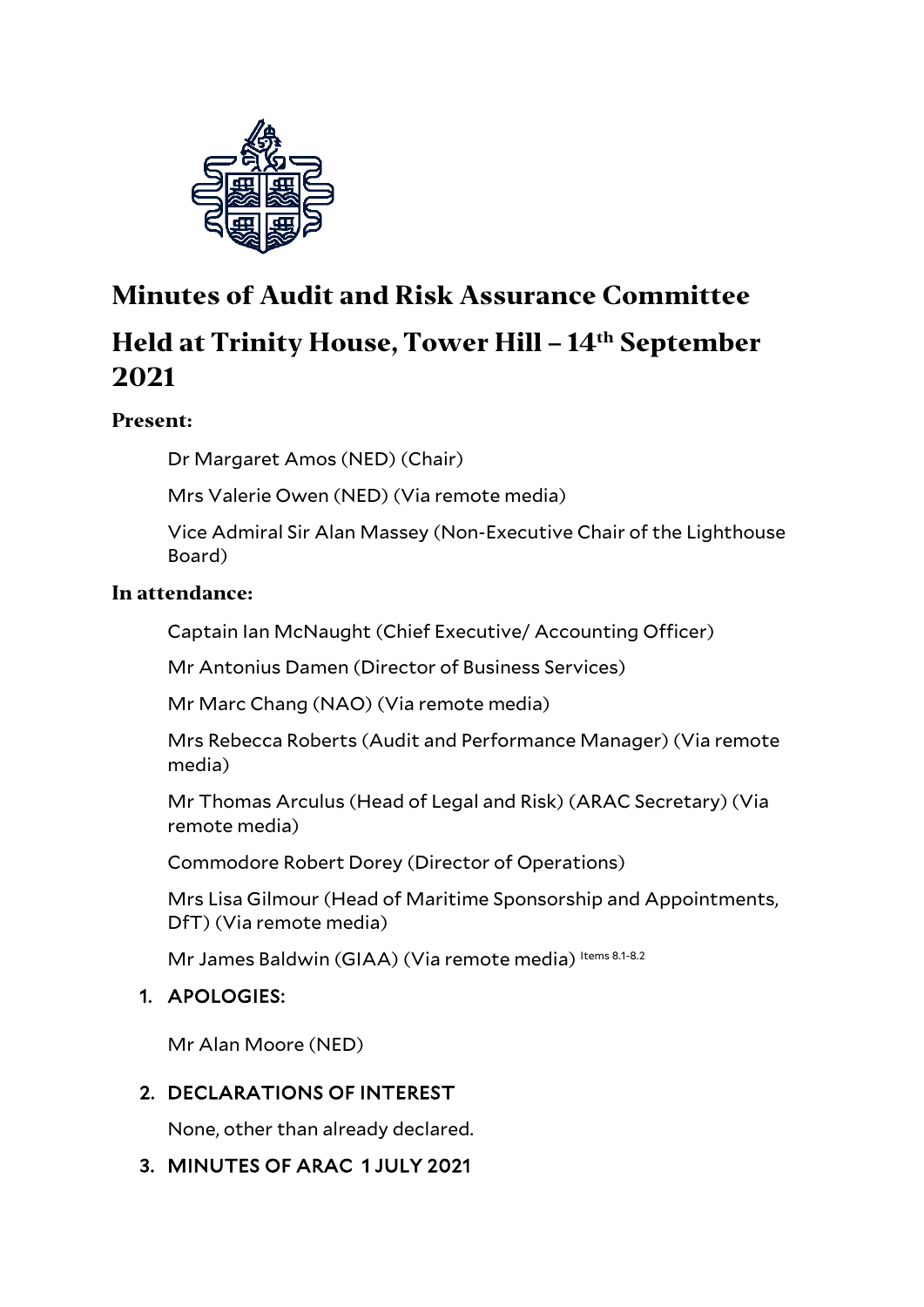The minutes of the meeting on 1 July were approved.

#### 4. LOG OF ACTIONS

Noted.

Cdre Dorey said that the Engineering and Marine Operations Departments were about to embark upon a programme of intra-mural targeted safety workshops.

#### 5. MATTERS ARISING

None.

## 6. INTERNAL AUDIT PLAN 2021-22 PROGRESS REPORT

Presented by Mrs Roberts.

Mrs Roberts provided assurance that plans were in place for the deferred health & safety audits to be completed this year.

Report noted.

#### 6.1 INTERNAL AUDIT PLAN 2021-22

Noted.

#### 6.2 FULLY INTEGRATED AUDIT PLAN

Noted.

#### 6.3 TIMELINE

Noted.

#### 7. CYBER INSURANCE UPDATE

Cyber security and, specifically, cyber insurance were discussed at the ARAC on 1 July. The Committee received a progress update by the Head of IT.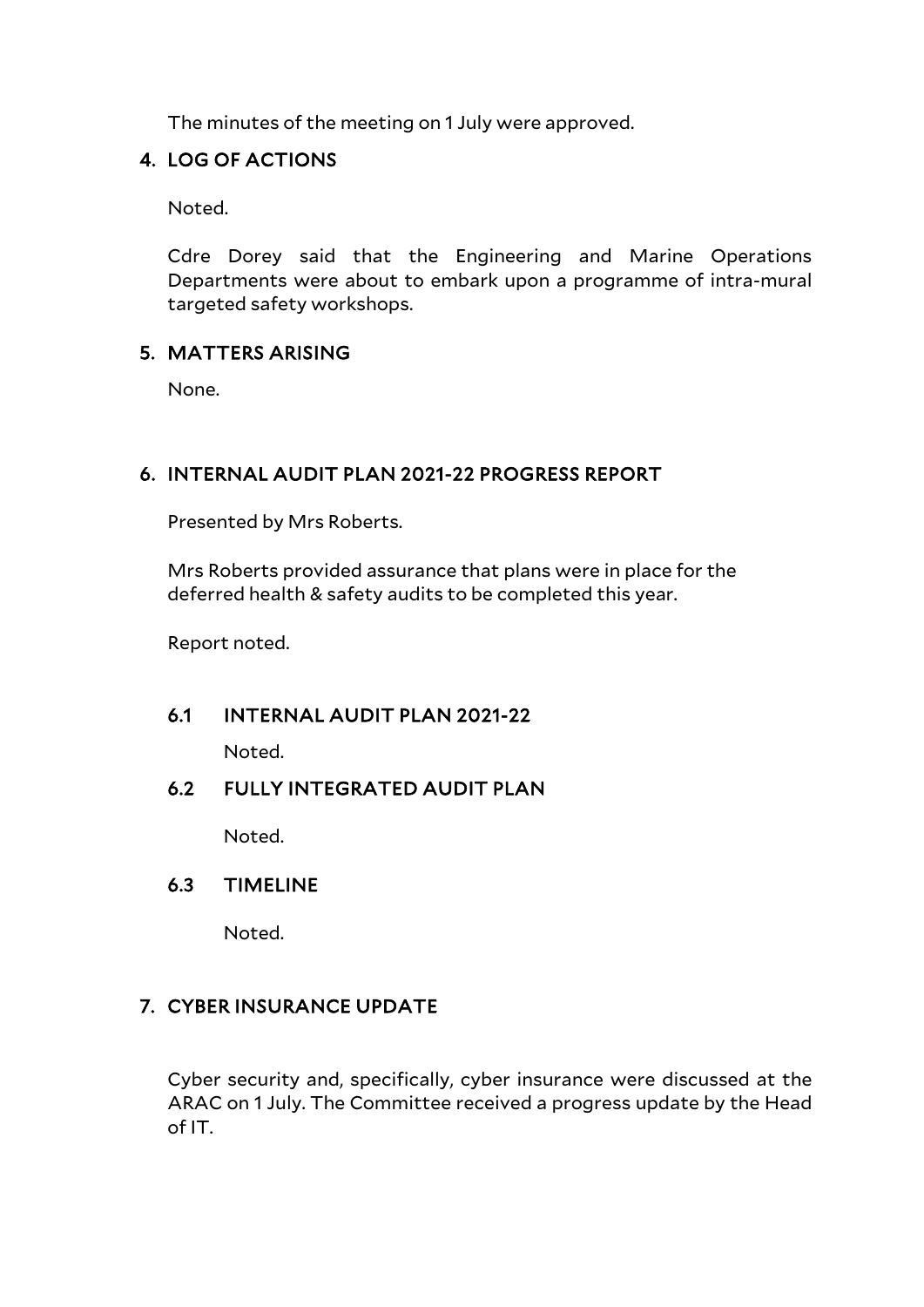Report noted.

The Head of IT will report the final conclusions to the ARAC in December.

## [Action Head of IT to report to December ARAC]

#### 8. INTERNAL AUDIT REPORTS

## 8.1 MANAGEMENT OF MAJOR PROJECTS

Mr Baldwin provided an update on a recent workshop which was held to discuss implementation plans from the audit report which was presented at the July ARAC.

The second workshop is planned with the Engineering and Operations Department to progress the recommendations.

Mr Baldwin also advised that the GIAA has a busy work programme for Q3 and is working as hard as possible to remain on target.

## 8.2 BOARD GOVERNANCE

Mr Baldwin presented the report on Board Governance and thanked participants for the positive cooperation that his team had received. The Report noted the successful governance change involving the scission of the role of Executive Chairman into separate Chief Executive and Non-Executive Chair roles. The report suggested improvements to agenda management and reporting.

The five key recommendations are already in progress. The Committee believes that the two high-priority key recommendations are achievable by December.

## 9. ANNUAL REPORT AND ACCOUNTS

Mr Damen presented the Annual Report and Accounts for the year ended 31 March 2021 for review and approval.

Mr Damen was asked to make the following changes, subject to which the Annual Report and Accounts were approved for submission to the Lighthouse Board with the recommendation for signature.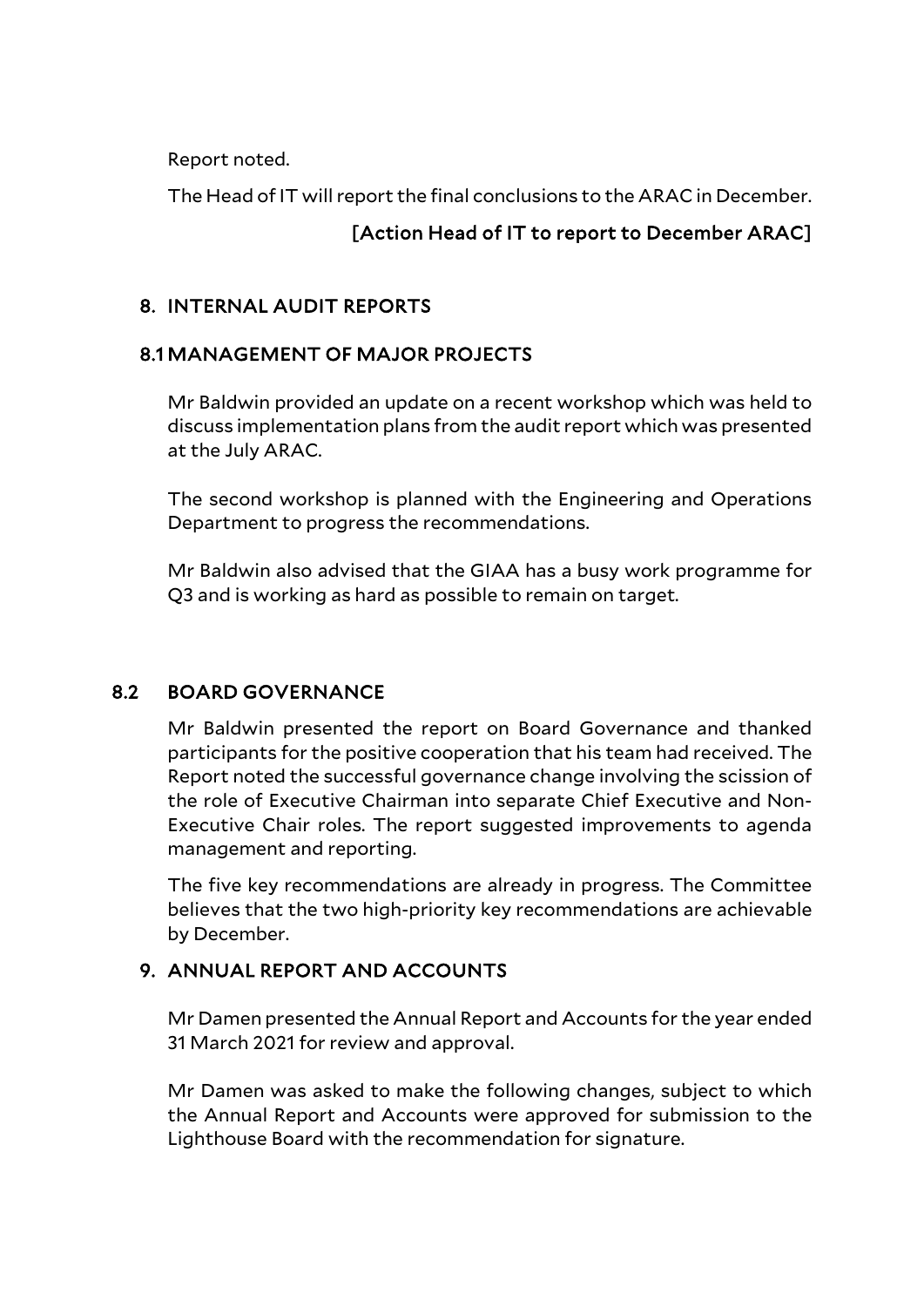- 1. Update the paragraph under Actuals versus Sanctions to improve the explanation of the 20/21 underspend.
- 2. Update in consultation with the ARAC Chair and NAO the contingent liability disclosure.

## [Action Mr Damen finalise accounts and submit to Lighthouse Board]

#### 10.IT SECURITY AND COMPLIANCE DASHBOARD

The IT Security and Compliance Dashboard was presented by Mr Damen. The Committee noted good performance overall.

#### 11. DATA PROTECTION – DPO UPDATE ON COMPLIANCE

The Committee noted the Data Protection Officer's update report on Data Protection Compliance.

## 12. DATA PROTECTION DASHBOARD

The Committee noted that the Enforcement Action risk is showing an increasing trend reflecting a greater level of enforcement activity being undertaken by the ICO.

## 13. GLF FINANCIAL STATEMENTS 2021-22 AUDIT REPORT

Presented by Mr Chang.

Areas of focus:

- evaluation of controls around key systems such as journals, regularity, and year-end procedures,
- substantive sample testing of areas such as expenditure, capital additions and disposals,
- review of compliance with accounting standards, reporting standards and regularity requirements

The report sets out the final audit materiality levels for assets and transactions. These levels apply to the GLF as a whole and are applied proportionately across the GLAs.

The Inventory risk has been downgraded as the auditors were able to attend year-end stock-takes this time with the lifting of COVID restrictions.

The audit report notes that nothing specific to Trinity House is outstanding on the GLF Accounts.

- Areas of audit focus for Trinity House included:
- Royal Sovereign Lighthouse,
- Inventory,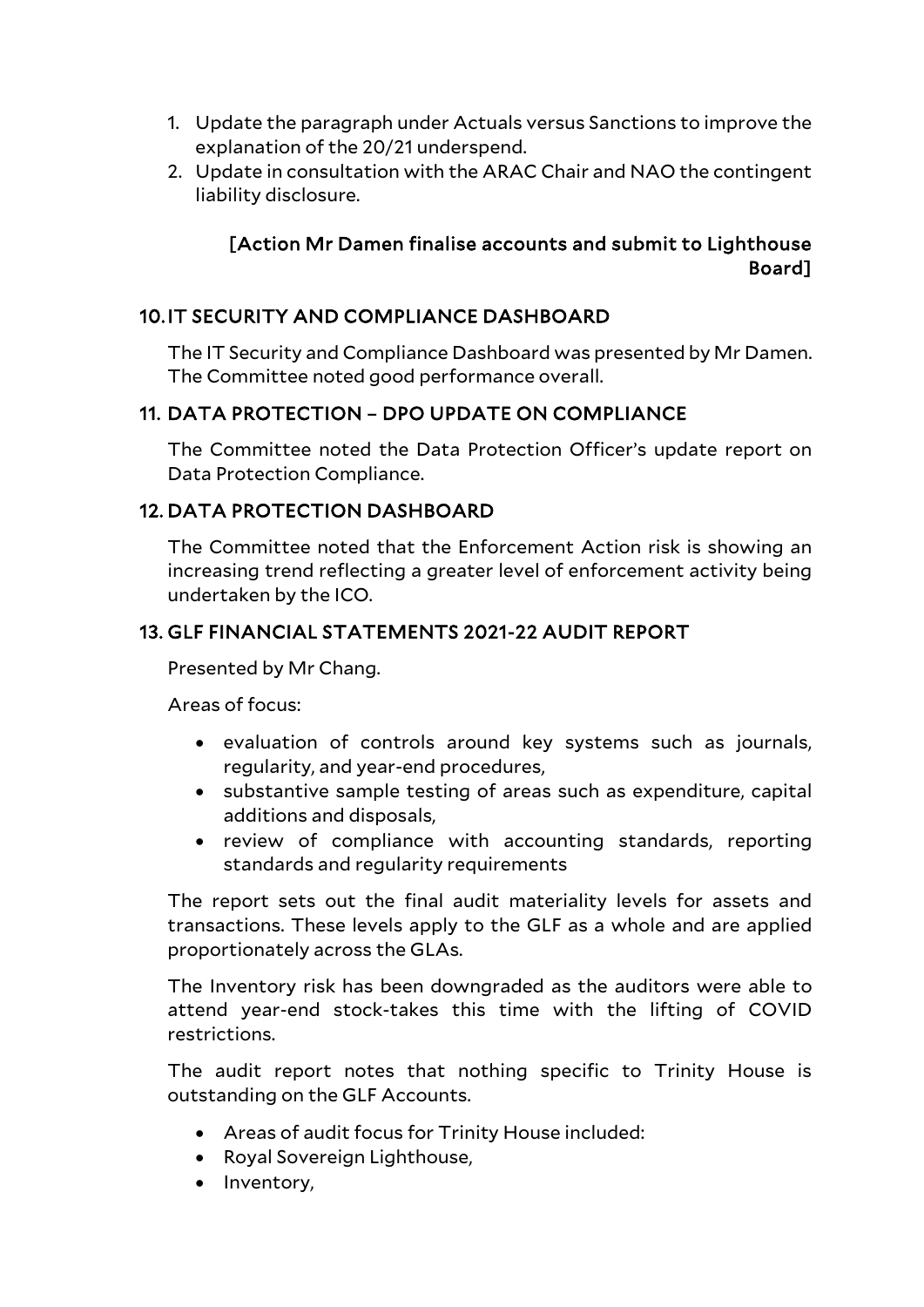- COVID 19,
- PPE valuation (where indexation was challenge and a recommendation has been made).

Furthermore, a low level risk recommendation has been made in relation to the cleansing of ledger codes.

The ARAC Chair asked about IFRS 16. Mr Damen explained work that was completed last year in preparation for this, particularly in relation to the helicopter contract.

The Committee thanked Mr Chang for this high quality report and useful recommendations.

Report noted.

## 13.1 GLF AUDIT CERTIFICATE

Noted.

## 13.2 LETTER OF REPRESENTATION – GLF

The Committee noted the Letter of Representation from the Permanent Secretary (DfT) to the Comptroller and Auditor General (NAO).

#### 14. FRAUD/ WHISTLEBLOWING/ BRIBERY RETURNS

None.

## 15. REVIEW OF THE CURRENT STATUS OF THE CORPORATE AND ORGANISATIONAL RISK REGISTERS

The ARAC Secretary presented the report on the current status of the Corporate and Organisational Risk Registers.

The Committee discussed the ongoing work to reorganise the risk registers. Commodore Dorey outlined the work in the Operations Directorate involving a new format of risk registers which focuses on the nature of the risk and is designed to make the mitigation clearer and to feed ultimately into departmental workplans. Whilst there are positives to the current risk register format the new format is well regarded in the Engineering and Operations Department and it is intended to be introduced to the Marine Operations Department.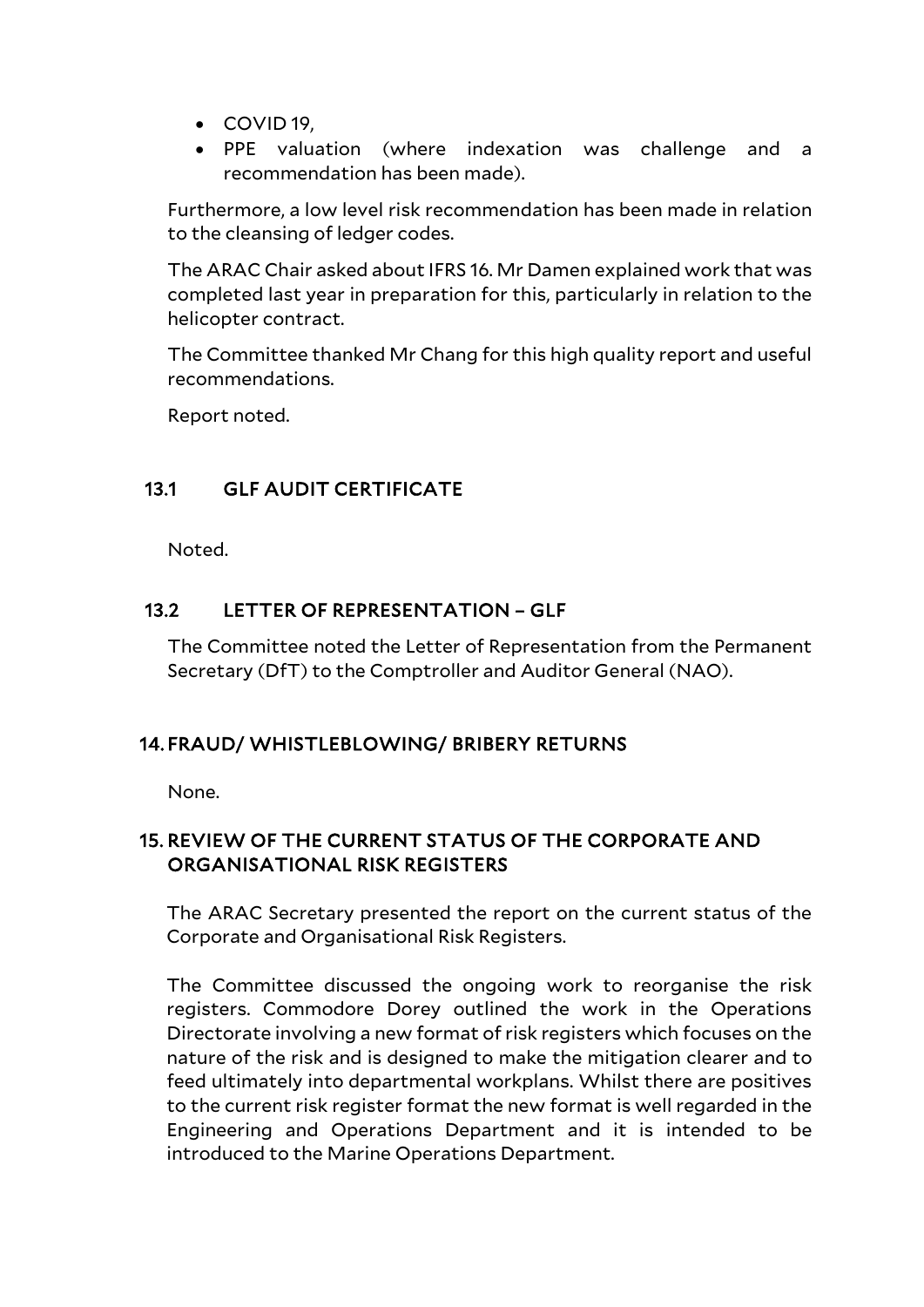The Committee felt that it would be useful to invite the GIAA to review and check the new format before further rollout. The Committee also noted that the risk registers are being looked at as part of the ongoing Triennial Risk Management Review 2021.

The Committee supports this bottom-up approach to risk management.

## 15.1 CORPORATE RISK REGISTER

The Committee reviewed and noted the CRR.

#### 15.2 CRR EXECUTIVE SUMMARY DASHBOARD

Noted.

The Committee noted the contents of the report and approved the CRR for submission to the Lighthouse Board in October.

## [Action ARAC Secretary to submit risk register reports to October Lighthouse Board]

#### 16. REPORT ON MATTERS ARISING FROM AUDIT REPORTS

Mrs Roberts presented this report covering audit reports and management letters relating to:

- Internal communications
- Core financial and commercial controls
- Software licensing
- Cyber security
- Programme and project management.

Report noted.

#### 17. ANNUAL REVIEW OF MANAGEMENT SYSTEM

The Committee received the Management Representative's annual overview report which was presented to the Annual Management Review meeting in June. The purpose of the report is to provide the Executive Committee and the Senior Management Team with an overview of the Trinity House Management System during the period 1 April 2020 to 31 March 2021. The Executive Committee and Senior Management Team were satisfied with the Management System's